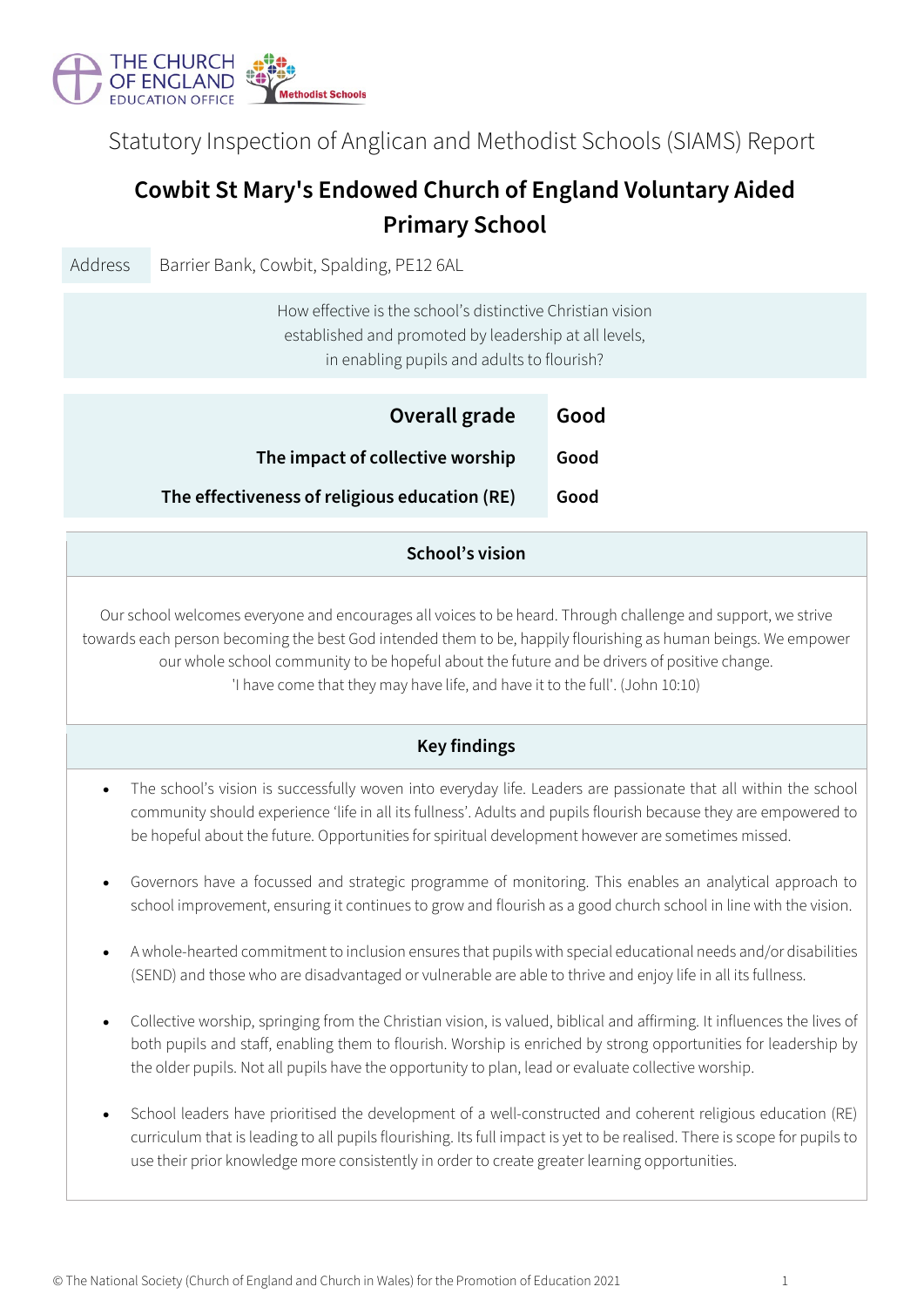### **Areas for development**

- To build on the spiritual opportunities already introduced throughout the school. Develop a clear and meaningful progression for the spiritual development of all pupils, across the curriculum that is understood by all.
- Develop ways for pupils in different age groups to plan, lead and evaluate collective worship, thus deepening their spiritual awareness and engagement in prayer and reflection.
- Encourage pupils to articulate their thoughts and ideas based on their previous learning in RE. This will enable them to confidently express and clearly communicate their views, thereby gaining a greater understanding of Christianity and world faiths.

How effective is the school's distinctive Christian vision, established and promoted by leadership at all levels, in enabling pupils and adults to flourish?

# **Inspection findings**

Cowbit St. Mary's is a welcoming and highly inclusive church school. It is led in accordance with its Christian vision to be 'hopeful about the future' and to encourage all to be 'drivers of positive change'. School leaders are passionate about placing the Christian vision at the heart of the life of the school, believing that 'it guides us on becoming better humans as God intended'. The vision, created by the whole school community, is understood and owned by pupils, governors, staff and clergy and provides the direction and purpose of the school. Governors, the majority of whom are new to their posts since the previous inspection, have taken decisive action to deepen the school's Christian character. They work hard to ensure that the school's Christian values are part of the process to raise pupils' academic standards and aspirations. Pupils joining the school with limited reading ability, have received highly structured programmes of support. As a result they have become fluent readers, opening the door to greater opportunities in life. Governors have been on a journey to monitor and evaluate the work of the school and challenge the headteacher and staff to ensure better outcomes for all pupils. Recent and relevant diocesan training means that governors understand their role well. They speak confidently about how decisions around the special educational needs and disabilities (SEND) resource area were informed by the school's Christian vision. This means that anyone working in this area is clearly focussed on removing barriers to learning and reflects the school's commitment to inclusion. The special educational needs coordinator has ensured that staff have the knowledge and expertise to support vulnerable pupils. School leaders ensure their mental health and wellbeing is given high priority.

Evidence suggests the development of an ambitious curriculum by leaders is beginning to have a positive impact on pupil outcomes. The quality and progress of work in pupils' books and their positive attitude to learning, provides clear evidence of continued improvement. Staff talk positively about their training. This helps them to develop their teaching, with a clear knowledge of pupil expectations and progress. As yet, specific opportunities for spiritual development in all subjects, are not yet embedded.

The development of the school's approach to behaviour management now clearly reflects the school's Christian vision. This results in a more equitable approach to managing pupils' behaviour. The impact of staff training encourages pupils to reflect on their actions and express their feelings, helping to overcome their anxieties. Consequently pupils are treated with dignity and respect. This leads to a demonstrable decrease in the number of exclusions over time. Pupils with a range of needs are able to flourish in an atmosphere underscored by forgiveness. Pupils behave well and there is strong adult support for those who have additional emotional needs.

The wellbeing of every member of the school community is a high priority. Leaders clearly understand the challenges to mental health and how to support their local community. This was seen during the pandemic when church and school worked closely to deliver worship themes to families. Newsletters containing inspirational words and biblical texts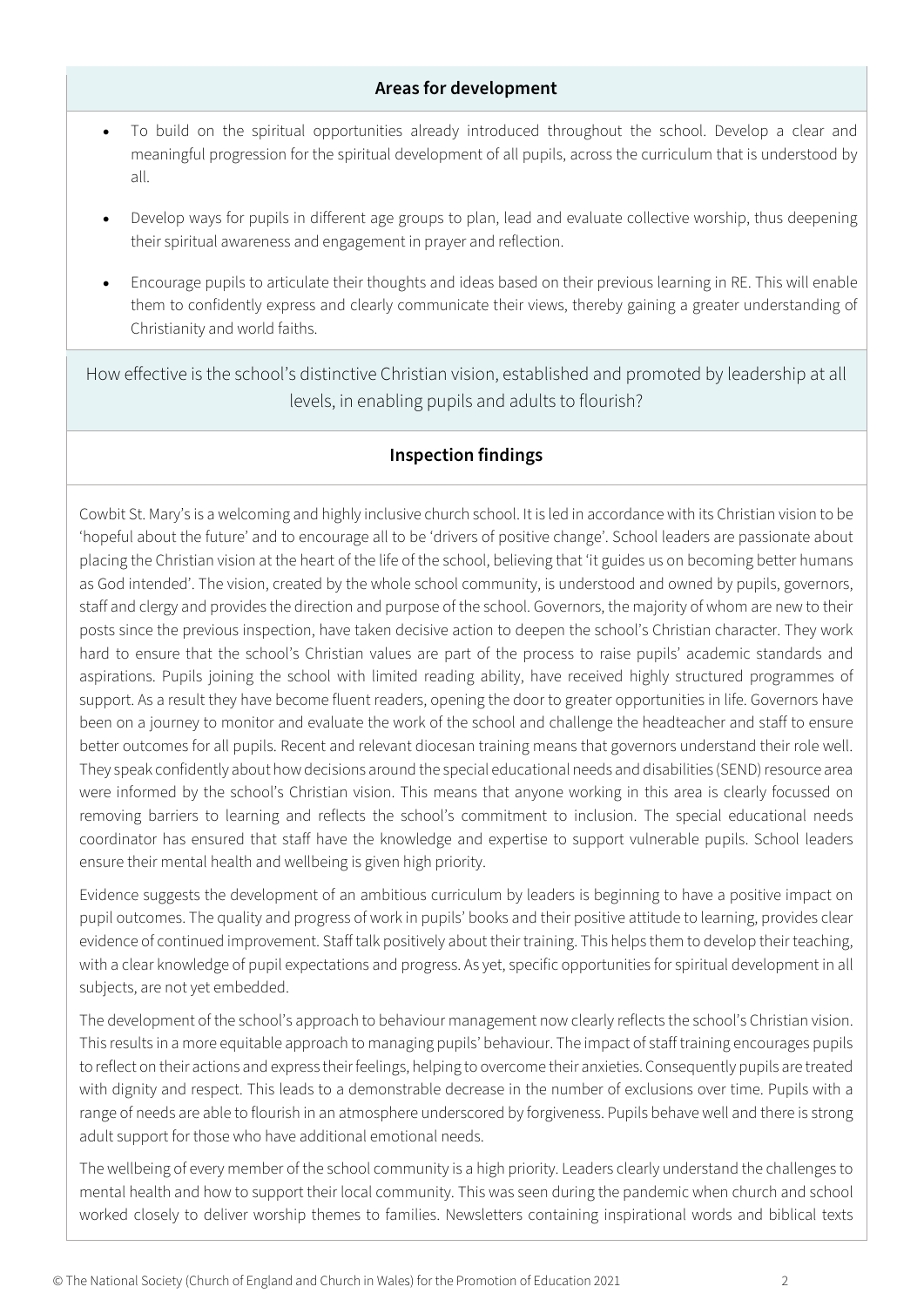encouraged all to reflect on the school's Christian values and live with hope for a brighter future. This support continues to be valued by parents giving them a sense of 'belonging to a wider family'. The school works with external agencies to support the welfare of staff and pupils and also to increase staff expertise in this area. Parents find staff very approachable and talk about the school being 'great with communication'. Staff value being part of a supportive team.

Pupils are involved in charitable activities, for example, the Shoebox Appeal and Agape food bank. This allows pupils to reflect on their own lives and generosity towards others. However, there are too few opportunities provided for pupils to consider and engage in social action and understand how the school's vision shows they can challenge injustice.

Collective worship is held daily in the adjoining church and valued by the whole school. Good support is given by the local Anglican priest. Worship is invitational and readily attended by the school community, including those of different faiths or no faith. Parents look forward to occasions when they are invited to participate. Songs inspire joyful singing and pupils are animated when they accompany these songs with actions. Pupils read prayers which they write during the school day. The programme is well planned by the collective worship lead and pupil worship leaders, who take an active role in all aspects of worship. Themes are based around the school's Christian values and the calendar of church festivals. Collective worship enables pupils and staff to live out the school's vision and values and consider key Christian beliefs. Pupils took inspiration from a worship focussed on perseverance as having a direct impact on their attitude towards completing learning tasks during lockdown. Biblical teaching underpins the worship themes, relating scripture to pupils' own lives. Older pupils are showing a growing understanding of the Holy Trinity. Prayer is frequently led by pupils and is seen as an opportunity to reflect. They are invited to contribute to the evaluation process. This helps to ensure that it continues to be engaging and inspirational for all. Pupils were keen to report that worship at their school includes everyone, whether they believed in God or not. In talking about the use of reflection areas or attending nature walks, pupils explain these as tasks rather than as opportunities for their own spiritual development.

School leaders prioritise the ongoing development of a well-constructed RE curriculum which has the same importance as core subjects. This ensures good opportunities for pupils to understand and respect difference and diversity in the community and beyond. Pupils have some knowledge of a range of religions and world views but do not articulate this clearly. They do not fully understand the variety of Christian worship around the world. RE learning is driven by 'big questions' that become more specific year-on-year and develop pupils' theological understanding. However pupils do not use their vocabulary learned during RE lessons. Effective use has been made of diocesan support for RE in developing the subject. Teachers are well-supported by the subject leader in making the curriculum accessible for those with special education needs (SEND). Pupils talk positively about the role of RE in their learning. They know it is a safe space to explore their understanding and to ask big questions.

#### **VA** ONLY

## **The effectiveness of RE is Good**

RE is led with enthusiasm. The RE leader's decisive action in reviewing the curriculum shows clearly how it is resourced, sequenced and delivered. RE is a strength of the school and popular with pupils who make good progress. The good level of support from teaching staff ensures this. Rich and varied experiences challenge thinking. RE reinforces the importance of the school's vision and as a result pupils are flourishing in the subject.

| <b>Contextual information about the school</b> |                                |            |        |  |  |  |
|------------------------------------------------|--------------------------------|------------|--------|--|--|--|
| Date of inspection                             | 6 May 2022                     | <b>URN</b> | 121611 |  |  |  |
| Date of previous inspection                    | 1 October 2014                 |            |        |  |  |  |
| School status                                  | Voluntary aided primary school | <b>NOR</b> | 70     |  |  |  |
| Name of MAT/Federation                         | n/a                            |            |        |  |  |  |
| <b>Diocese</b>                                 | Lincoln                        |            |        |  |  |  |
| Headteacher                                    | Bruce Johnson                  |            |        |  |  |  |